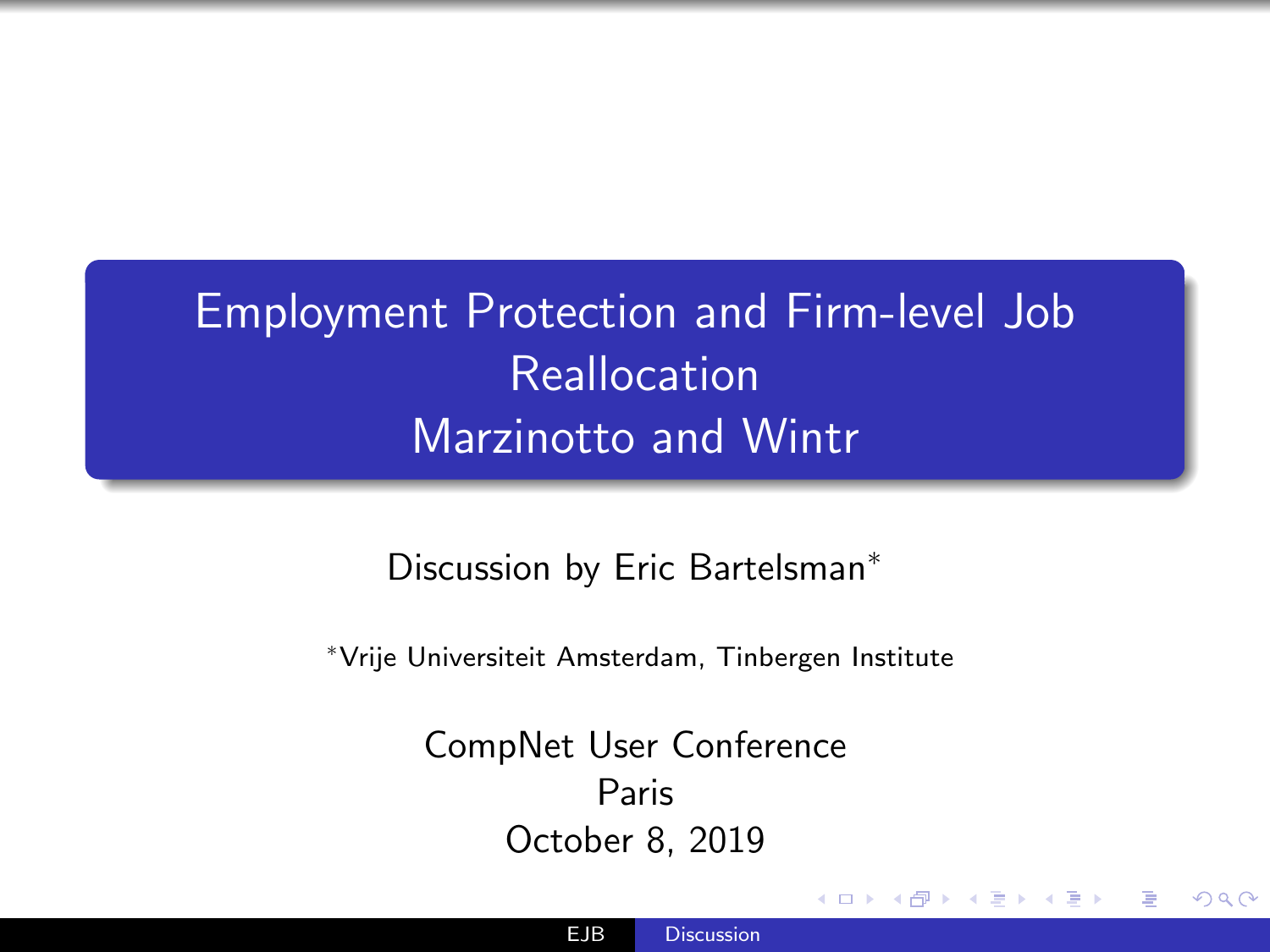- **•** Firms below EPL exemption threshold are discouraged from adding jobs
- A firm-size adjusted measure of EPL is shown to impact labor reallocation
- Adjusted-EPL decreases share of firms that move to larger size group
- No evidence is found of EPL preventing job shedding
- EPL on individual dismissal increases share move to smaller size group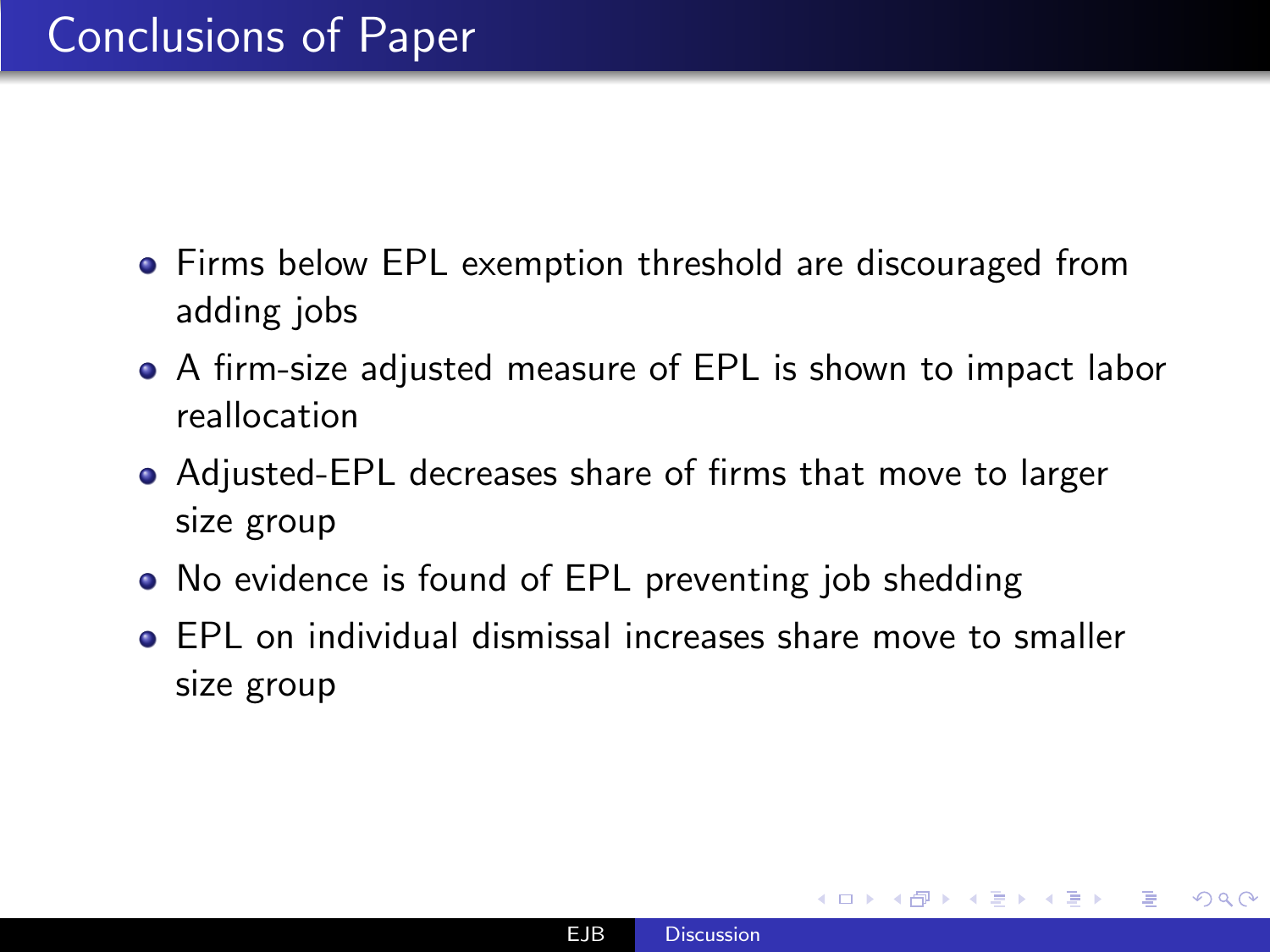- Cross-country panel potentially provides identification
	- Policies vary across countries and over time
	- Policy impact could also vary across agents
		- Rajan-Zingales assume how impact could vary, eg across industries
- In this paper, nice data collection on how EPL rules vary by firm size (and country, time)
- Merging coverage-adjusted EPL with granular micro-aggregated firm moments makes study feasible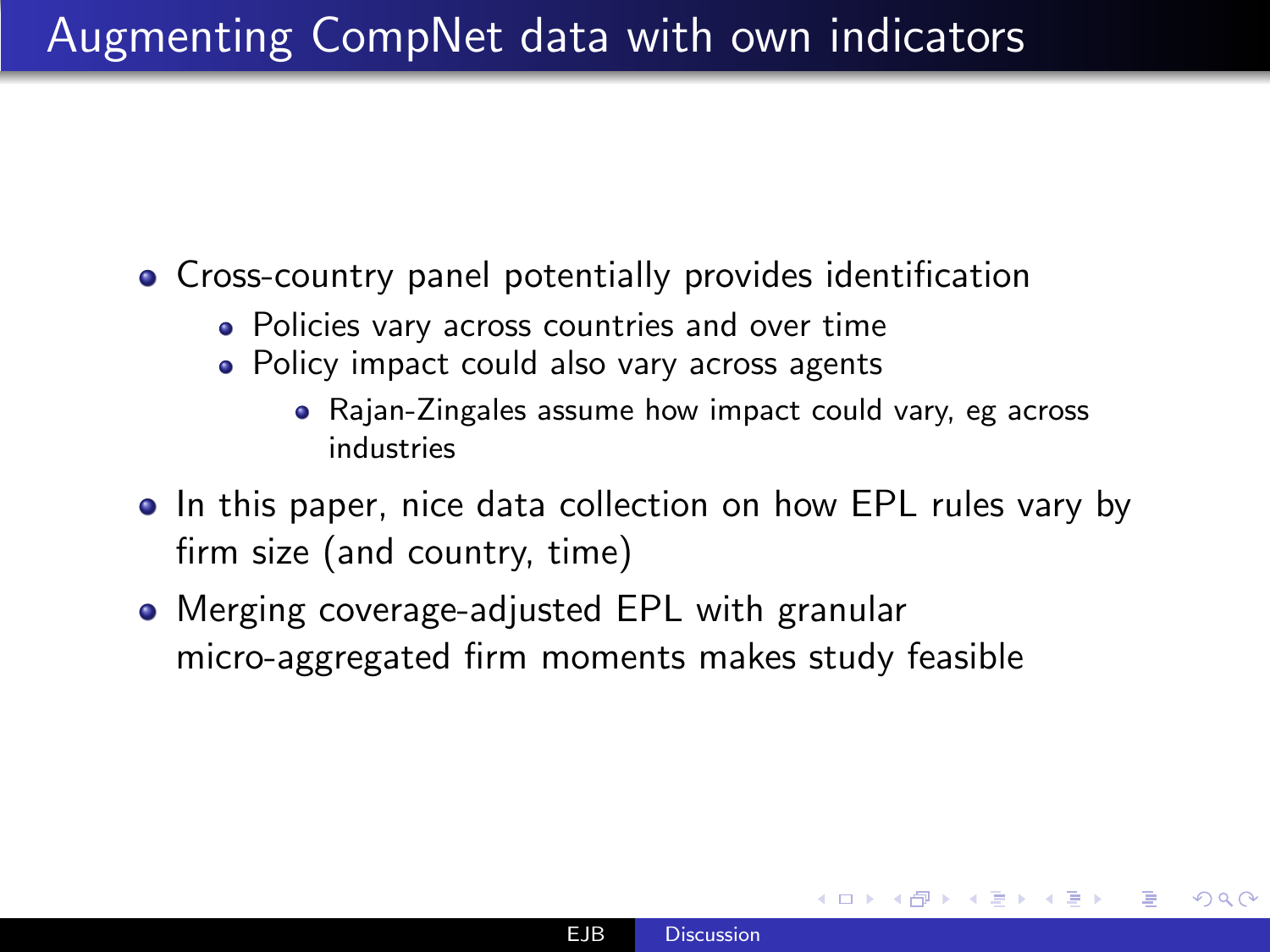## Using CompNet data

- **Papers should refer to CompNet version**
- Users should read the associated documentation and probably also the code that generates the CompNet files
- $\bullet$  In the most recent code (v7), the 3-yr transition files refer to switches between quintile of the size distribution, not size class
- As with any dataset, users should 'poke around' in the data and ask lots of questions:
	- What happens to firm entry/exit (out of and into sample)? In computing shares of upsizers, do you normalize by number of firms in cell in t-3 or number of firms that exist in t and t-3.
	- What is the mean/median size of firms in each cell of the transistion matrix?
	- How do data features differ/change across countries, industries, and time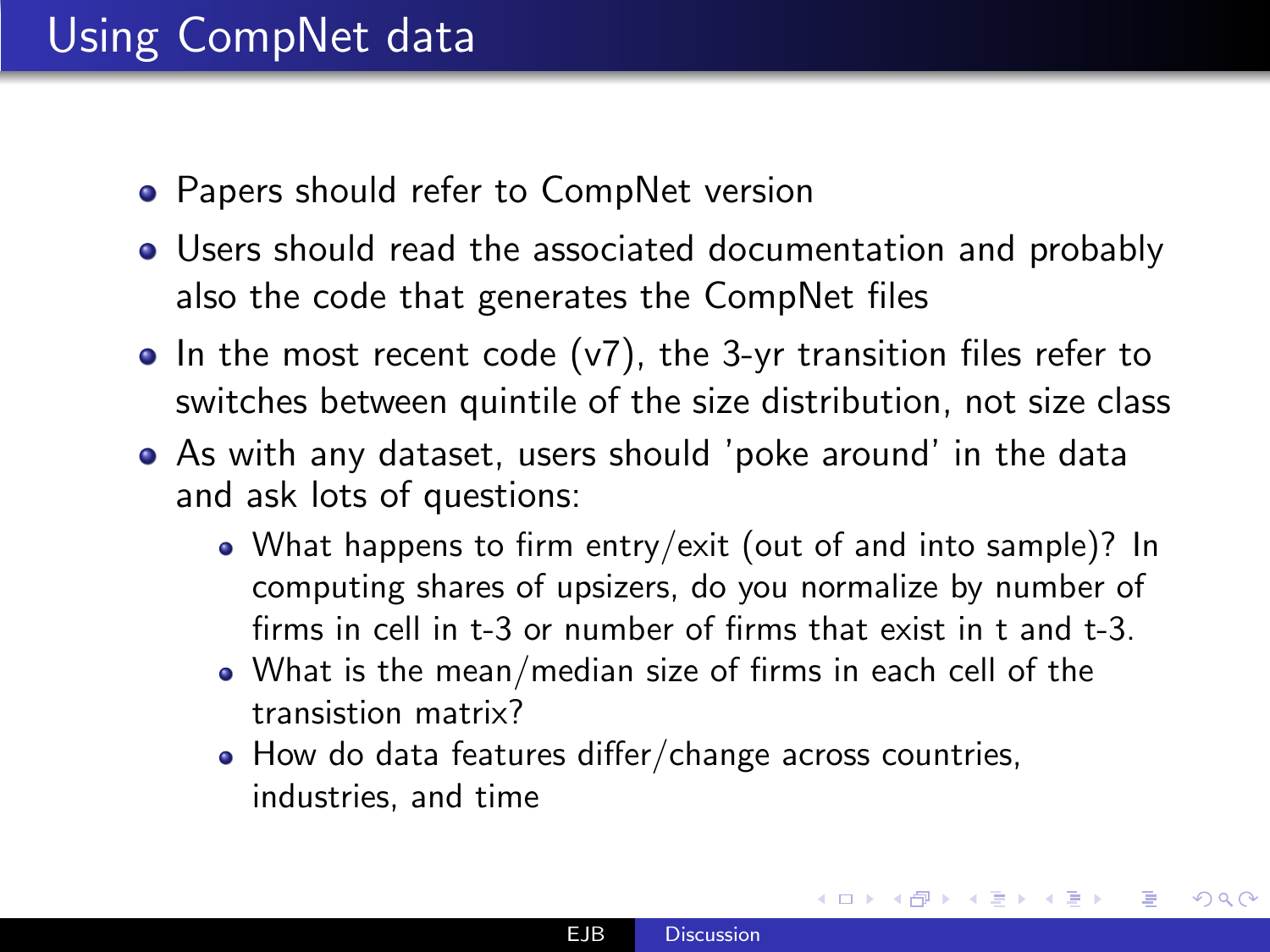## Impacts of EPL

- Theory on impact of EPL often makes use of models with heterogeneous firms and dynamic factor adjustment
- Impact of EPL on employment mostly dependant on labor supply
- Impact of EPL (or firing costs), interacted with idiosyncratic shocks on hiring and firing decisions is dependent on state of firm and size of shocks.
	- Coefficient of EPL in upsizing or downsizing regression cannot disentangle the two effects. (see p. 24)
	- see e.g. Bartelsman, Lopez-Garcia and Presidente (2018) on defining downstream demand shock. EPL is seen to reduce productivity enhancing reallocation.
- EPL can also affect structural choice of firm (e.g. choice of industry/technology/optimal-size)
	- see eg Bartelsman, Gautier and de Wind (2016) who find that EPL reduces employment growth in risky, high-tech sectors

 $200$ 

see eg Garicano et al. on 'holes' in firm-size distribution around policy thresholds